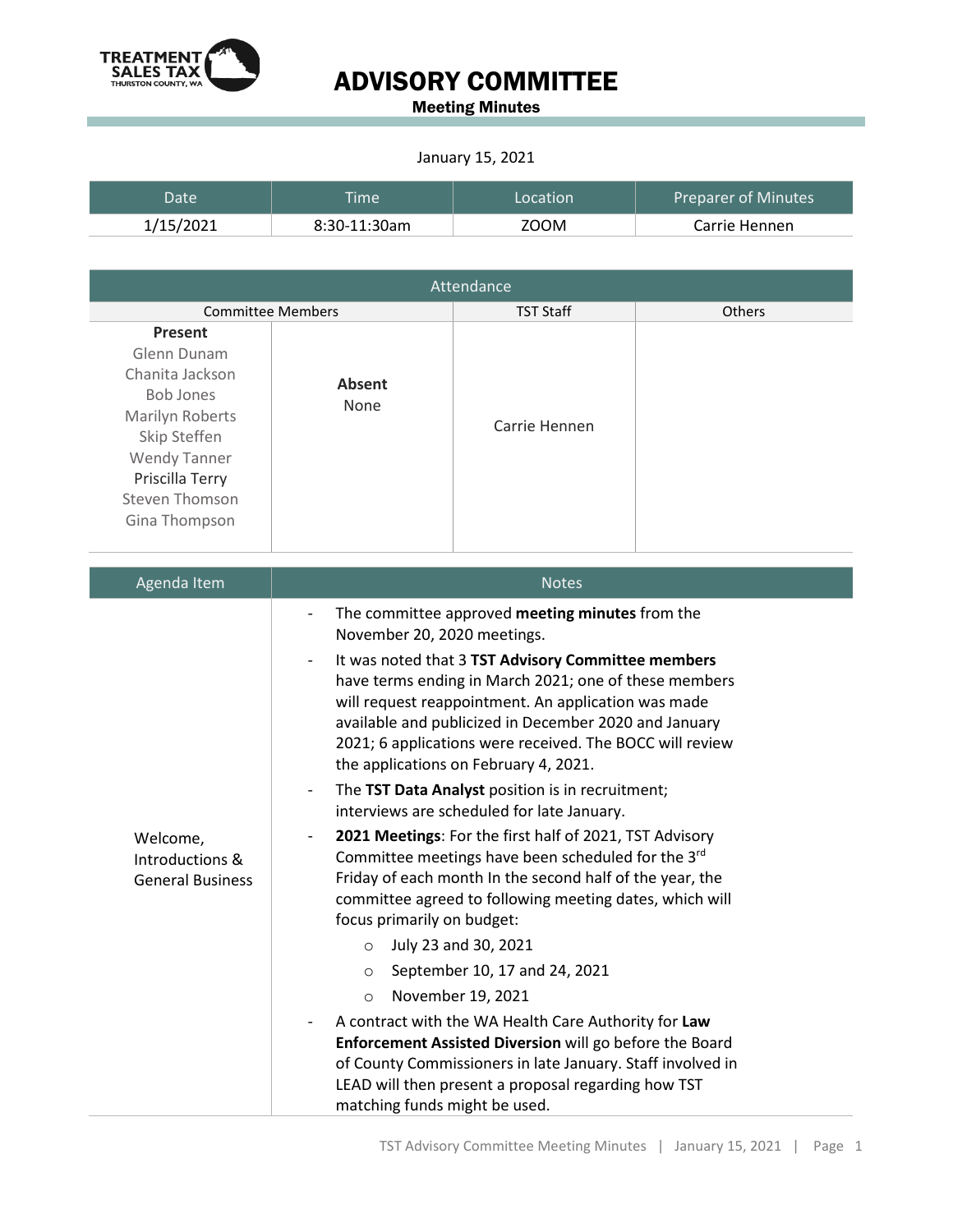

# ADVISORY COMMITTEE

### Meeting Minutes

| Agenda Item                                                                   | <b>Notes</b>                                                                                                                                                                                                                                                                                                                                                                                                                                                                                                                                                                                                                                                                                                                                                                                                                                                                                                                                                                                                                                                                                                                                                                                                                                                         |  |  |
|-------------------------------------------------------------------------------|----------------------------------------------------------------------------------------------------------------------------------------------------------------------------------------------------------------------------------------------------------------------------------------------------------------------------------------------------------------------------------------------------------------------------------------------------------------------------------------------------------------------------------------------------------------------------------------------------------------------------------------------------------------------------------------------------------------------------------------------------------------------------------------------------------------------------------------------------------------------------------------------------------------------------------------------------------------------------------------------------------------------------------------------------------------------------------------------------------------------------------------------------------------------------------------------------------------------------------------------------------------------|--|--|
|                                                                               | Staff provided a demonstration for how to navigate TST<br>Quarterly Reports. Staff proposed that a memo be<br>developed each quarter to help committee members<br>locate and review key highlights or updates.                                                                                                                                                                                                                                                                                                                                                                                                                                                                                                                                                                                                                                                                                                                                                                                                                                                                                                                                                                                                                                                       |  |  |
| <b>Discussion Items</b>                                                       | Preparation for February meeting with Board of County<br>-<br>Commissioners- In February, all members of the BOCC<br>have been invited to the TST Advisory Committee's<br>meeting. The group noted that they would like to hear<br>more from BOCC members at that meeting about the<br>following:<br>Guidance on the role of the TST Advisory<br>$\circ$<br>Committee with respect to setting strategy vs<br>reacting to BOCC strategy, as well as any priorities<br>they may have related to TST in the coming 1-2<br>years;<br>Next steps at the County level related to racial<br>O<br>equity; and<br>Vision for the role of the new Criminal Justice<br>$\Omega$<br>program manager.<br>TST Community Grant Request for Proposal Process-<br>Staff reminded the group that the 2021 budget includes<br>\$250,000 in funding for community grants. Staff will go<br>before the Board of County Commissioners in early<br>February to ask them for any guidance or priorities for this<br>round of community grants. Like in past year, an RFP<br>process will be conducted starting in February 2021, and<br>2-3 Advisory Committee members will be asked to<br>participate on a proposal review panel along with County<br>subject matter experts in April 2021. |  |  |
| Program<br>Discussions-Youth<br>& Family Programs,<br><b>Treatment Courts</b> | The committee reviewed data related to youth and family programs and<br>treatment courts funded by TST with the goal of better understanding these<br>programs and identifying questions for follow up discussion.<br>The programs discussed included the following; follow up discussion items are<br>shown in italics:<br>Family Recovery Court- Committee would like to see data on race/<br>ethnicity of participants and hear about implementation of additional<br>funding for HeartStrides<br>Domestic Violence Case Coordinator- Committee would like to see data<br>$\overline{\phantom{0}}$<br>on race/ethnicity of participants and better understand the low rate of<br>successful exits as well as what happens to individuals who do not<br>complete the program<br>Juvenile Justice Behavioral Health Alternative- Committee would like an<br>$\overline{\phantom{0}}$<br>update on the expansion of this program and how the additional funding<br>is being used to serve more youth and expand eligibility; also would like                                                                                                                                                                                                                         |  |  |